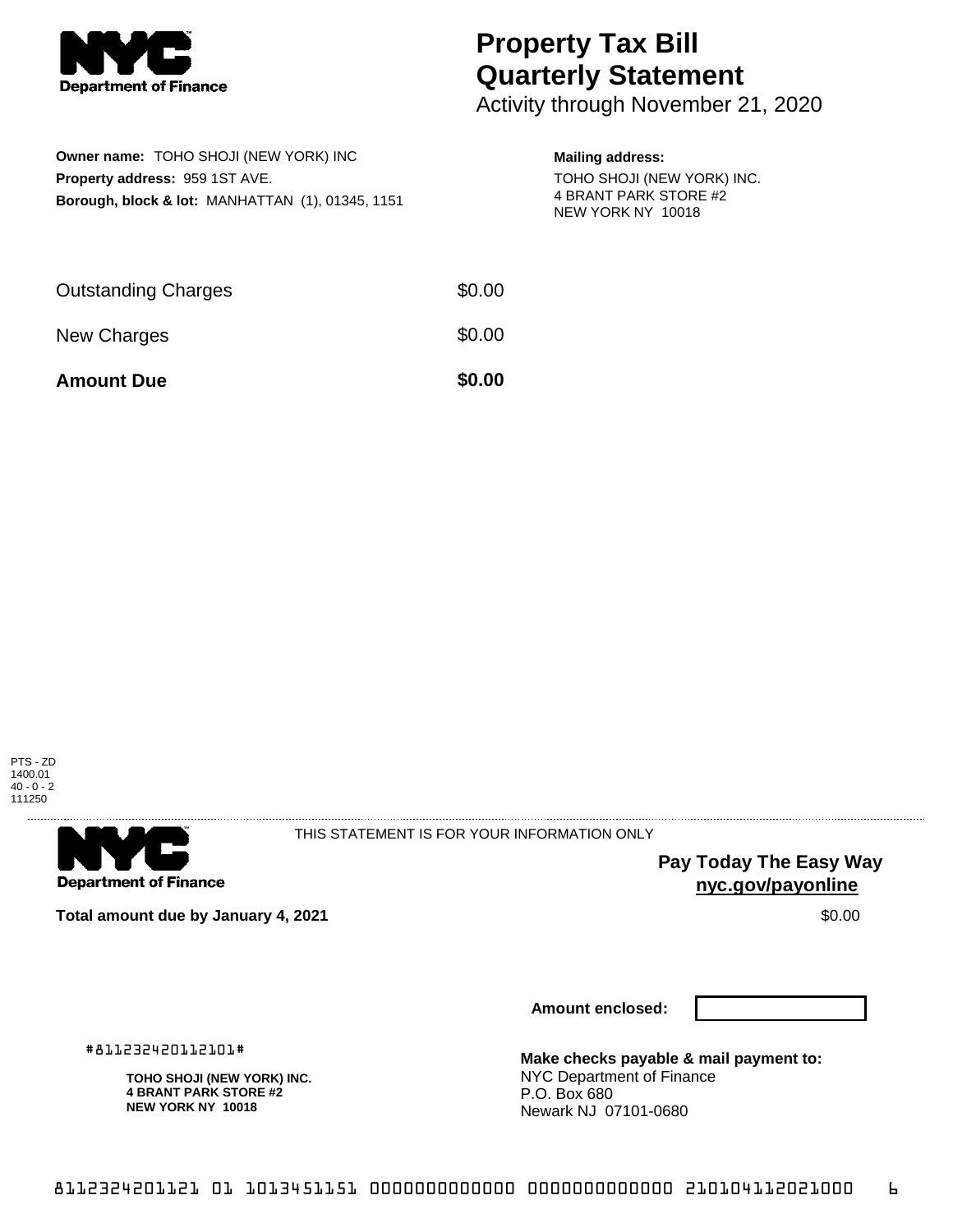

| <b>Previous Charges</b>                                                    |                      |                          | Amount                         |
|----------------------------------------------------------------------------|----------------------|--------------------------|--------------------------------|
| Total previous charges including interest and payments                     |                      |                          | \$0.00                         |
| <b>Current Charges</b>                                                     | <b>Activity Date</b> | <b>Due Date</b>          | Amount                         |
| <b>Finance-Property Tax</b><br><b>Adopted Tax Rate</b><br>Payment Adjusted | 01/01/2021           | 01/01/2021               | \$0.00<br>$$-12.38$<br>\$12.38 |
| <b>Total current charges</b>                                               |                      |                          | \$0.00                         |
| <b>Tax Year Charges Remaining</b>                                          | <b>Activity Date</b> | <b>Due Date</b>          | <b>Amount</b>                  |
| <b>Finance-Property Tax</b><br><b>Adopted Tax Rate</b>                     |                      | 04/01/2021               | \$0.00<br>$$-12.38$            |
| <b>Early Payment Discount</b><br>Payment Adjusted                          | 01/01/2021           | 04/01/2021               | \$0.12<br>\$12.26              |
| Total tax year charges remaining                                           |                      |                          | \$0.00                         |
| <b>Overpayments/Credits</b>                                                | <b>Activity Date</b> | <b>Due Date</b>          | Amount                         |
| <b>Credit Balance</b><br><b>Credit Balance</b>                             |                      | 07/01/2020<br>07/01/2020 | \$-739.76<br>$$-24.64$         |
| Total overpayments/credits remaining on account                            |                      |                          | \$764.40                       |

You must apply for a refund or a transfer of credits resulting from overpayments within six years of the date of **the overpayment or credit. Please note that overpayments and credits are automatically applied to unpaid taxes.**

## **Home banking payment instructions:**

- 1. **Log** into your bank or online bill pay website.
- 2. **Add** the new payee: NYC DOF Property Tax. Enter your account number, which is your boro, block and lot, as it appears here: 1-01345-1151 . You may also need to enter the address for the Department of Finance. The address is P.O. Box 680, Newark NJ 07101-0680.
- 3. **Schedule** your online payment using your checking or savings account.

## **Did Your Mailing Address Change?** If so, please visit us at **nyc.gov/changemailingaddress** or call **311.**

When you provide a check as payment, you authorize us either to use information from your check to make a one-time electronic fund transfer from your account or to process the payment as a check transaction.